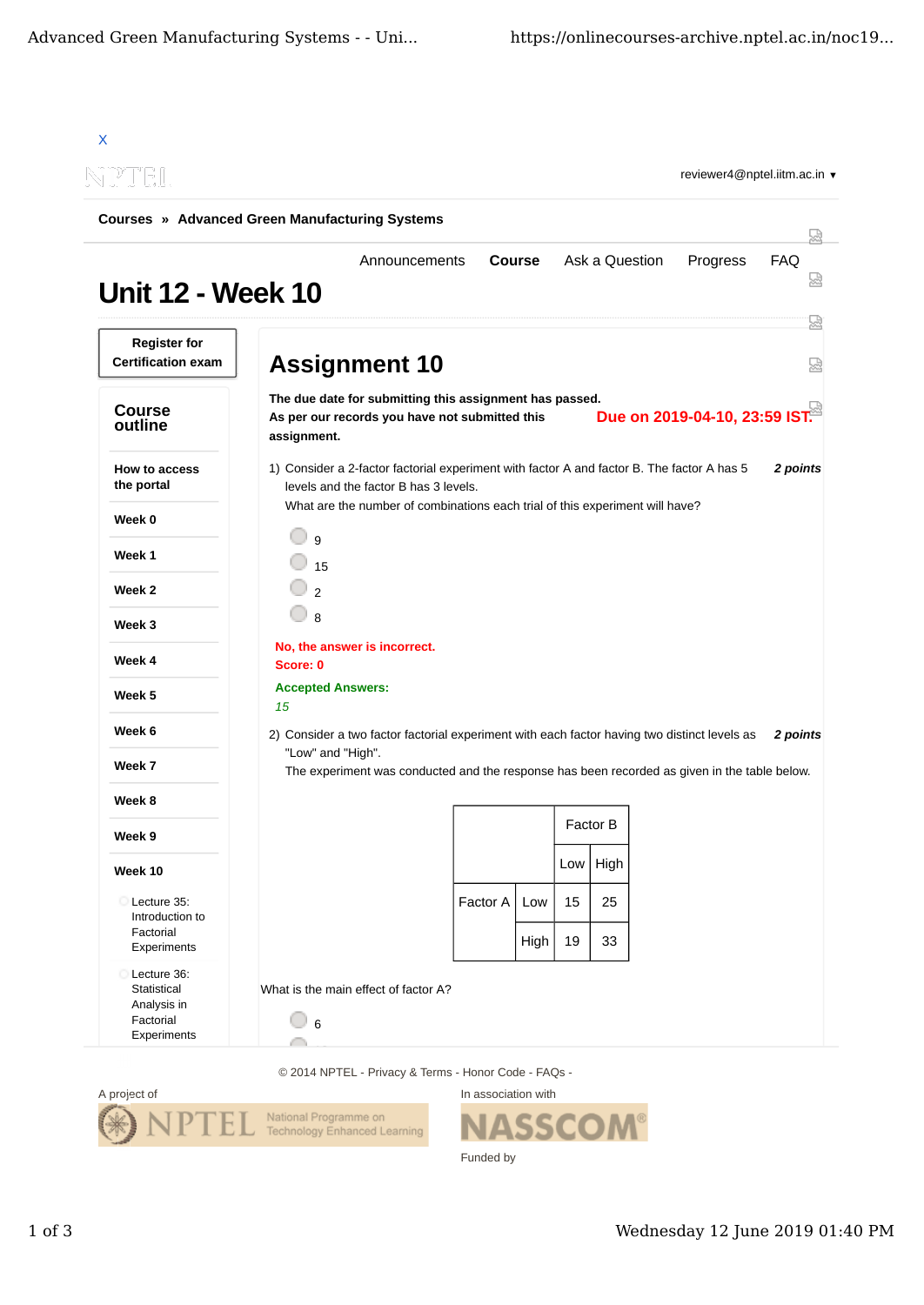## Advanced Green Manufacturing Systems - - Uni... https://onlinecourses-archive.nptel.ac.in/noc19...